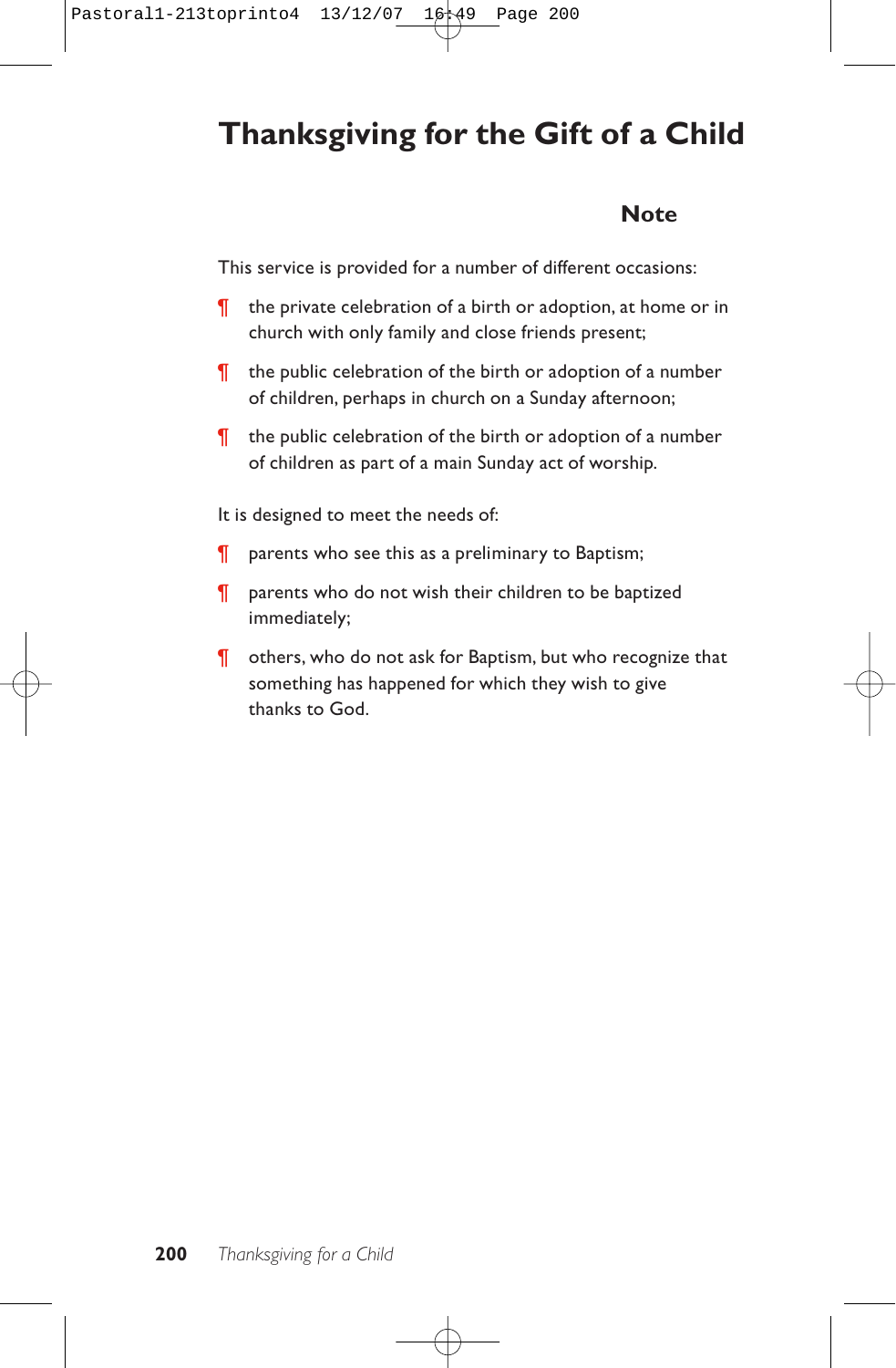# *¶ Pastoral Introduction*

### *This may be read by those present before the service begins.*

The birth or adoption of a child is a cause for celebration. Many people are overcome by a sense of awe at the creation of new life and want to express their thanks to God. This service provides an opportunity for parents and families to give thanks for the birth or adoption of a child and to pray for family life. It may be a private celebration at home or in hospital, or it may be a public celebration in church, sometimes with a number of children.

This service is not the same as Baptism (sometimes called Christening), which is the sacrament of initiation into membership of the Church, the Body of Christ. If you are interested in exploring the Christian faith, or finding out more about preparation for Baptism, ask the minister taking this service.

## *Structure*

- ¶ Introduction
- ¶ Reading(s) and Sermon
- ¶ Thanksgiving and Blessing
- ¶ Giving of the Gospel
- ¶ Prayers
- ¶ Ending

*For Notes, see page 212.*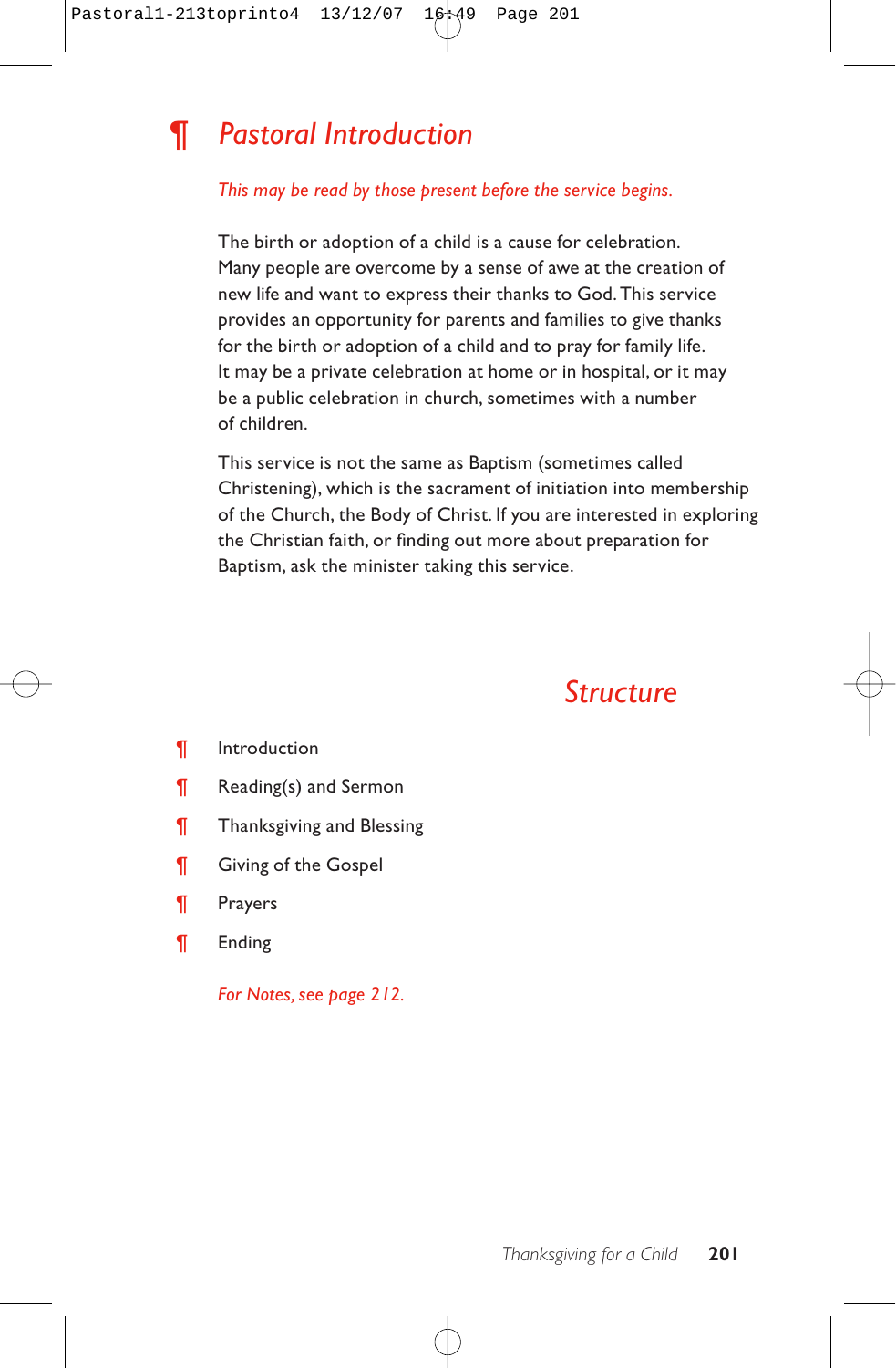# **Thanksgiving for the Gift of a Child**

### **Introduction**

*The minister welcomes the people using a liturgical greeting (see page 207) or other suitable words.*

*A hymn or song may be sung.*

*The service may be introduced in these or similar words*

We are here today to give thanks for *these children*, with *their* family and friends, and to support *their* parents in their responsibilities with prayer and love. God became one of us in Jesus, and understands all that surrounds the arrival and upbringing of children. It is God's purpose that children should know love within the stability of their home, grow in faith, and come at last to the eternal city where his love reigns supreme.

### *The following may be used*

The works of the Lord are great:

*All* **his mercy endures for ever.**

Mary gave birth to a child and called him Jesus:

*All* **he will save his people from their sins.**

He will be called the Prince of Peace:

*All* **his kingdom will last for ever.**

### *The minister says*

Loving God, you hold all things in life and call us into your kingdom of peace; help us to walk the path of your truth and fill our lives with gratitude and faith, through Jesus Christ our Lord.

*All* **Amen.**

## **Reading(s) and Sermon**

*A suitable passage from the Bible is read (see page 207). A sermon may be preached. A hymn may be sung.*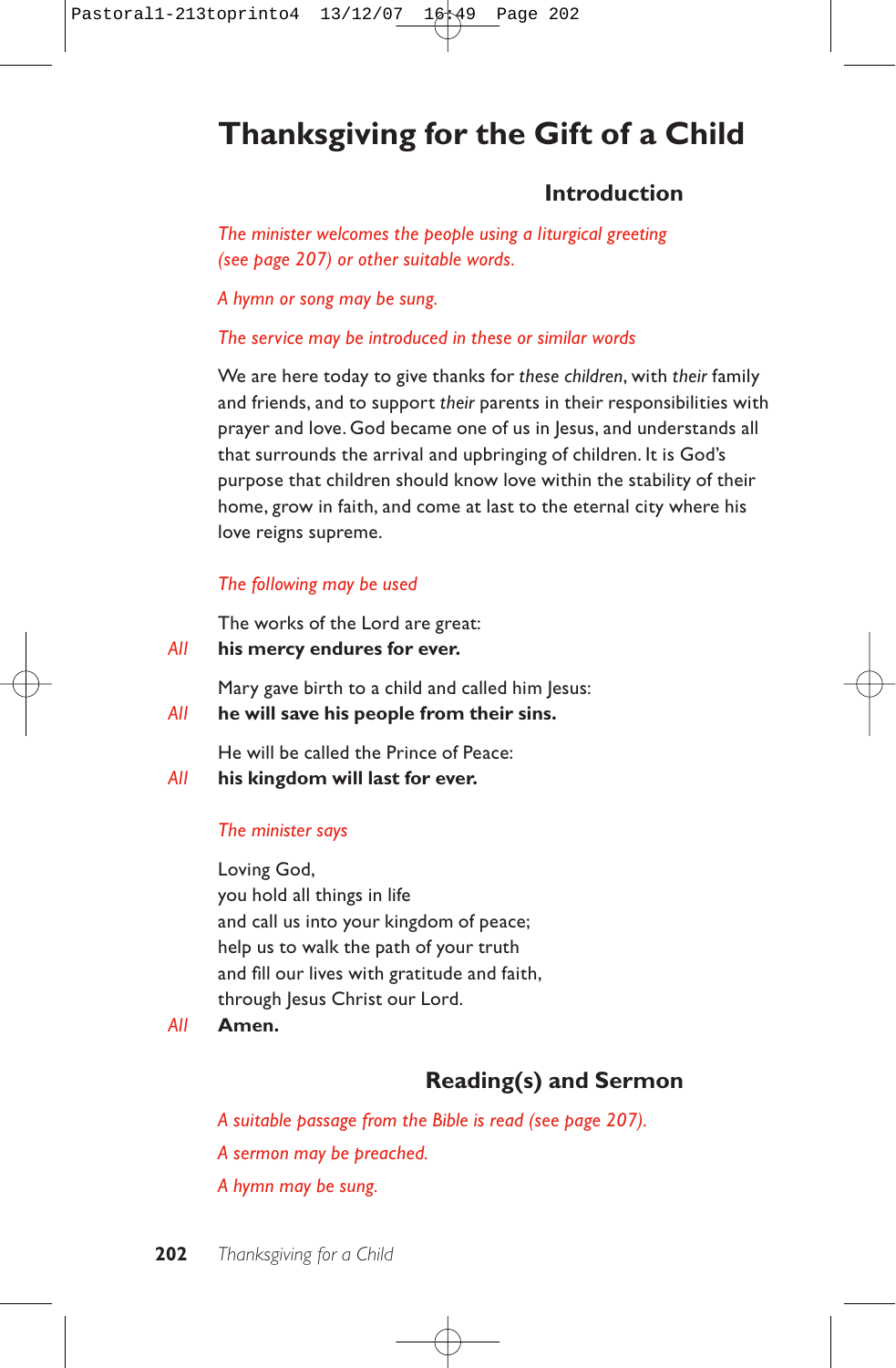## **Thanksgiving and Blessing**

*Where parents wish to recognize the role of supporting friends it may be appropriate for them to stand with the parents at the thanksgiving. One of them may present the children to the minister, and informal words may be said.*

#### *The minister says*

Do you receive *these children* as a gift from God? **We do.**

Do you wish to give thanks to God and seek his blessing? **We do.**

#### *The minister says*

God our creator, we thank you for the wonder of new life and for the mystery of human love. We thank you for all whose support and skill surround and sustain the beginning of life. We thank you that we are known to you by name and loved by you from all eternity. We thank you for Jesus Christ, who has opened to us the way of love. We praise you, Father, Son, and Holy Spirit.

*All* **Blessed be God for ever.**

*The minister may say for each child* What name have you given this child?

*A parent or supporting friend replies His/her* name is *N*.

*The minister may take the child. The minister says*

As Jesus took children in his arms and blessed them, so now we ask God's blessing on *N.*

Heavenly Father, we praise you for *his/her* birth; surround *him/her* with your blessing that *he/she* may know your love, be protected from evil, and know your goodness all *his/her* days.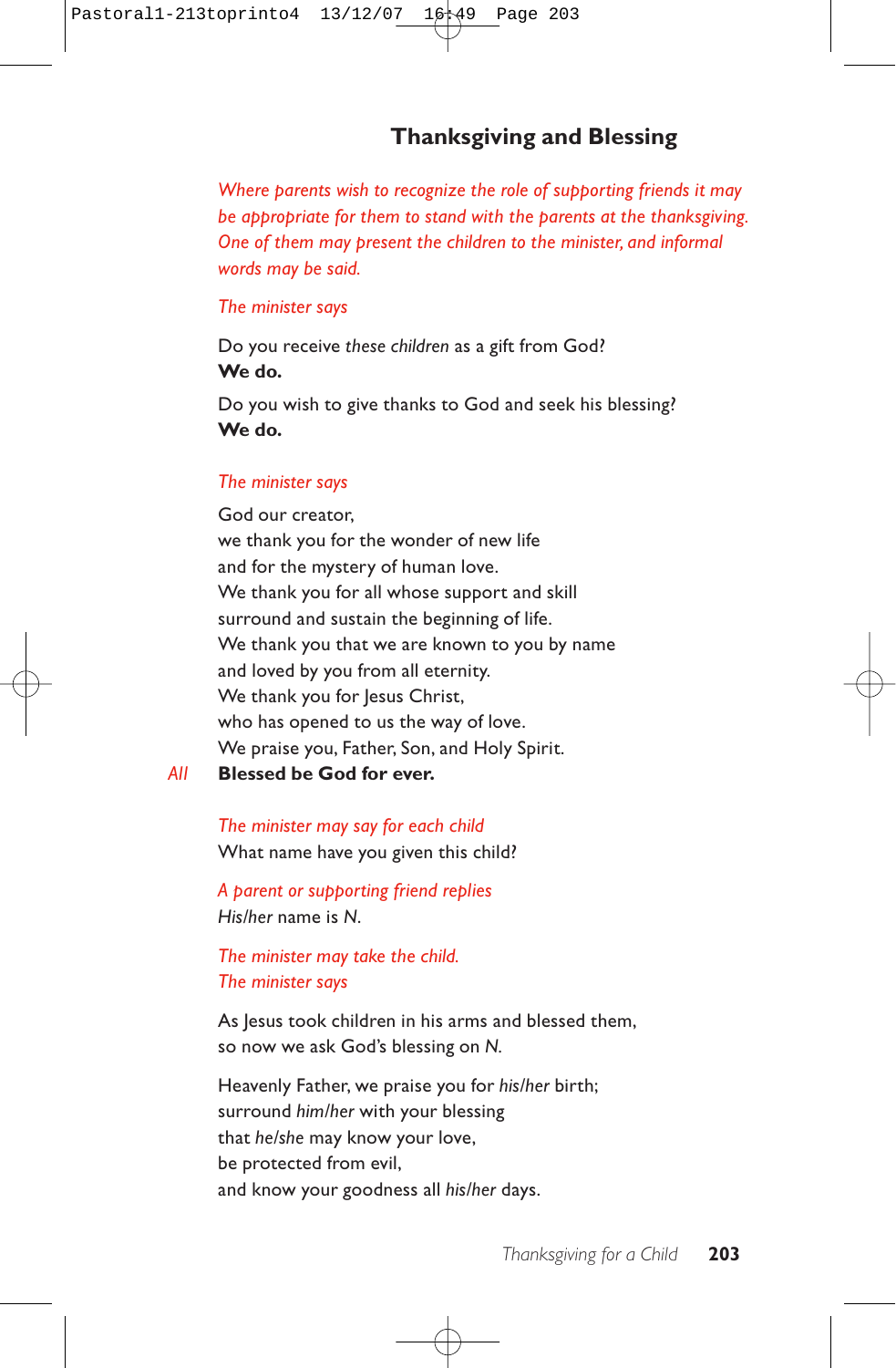### *When all the children have been prayed for*

*All* **May** *they* **learn to love all that is true, grow in wisdom and strength and, in due time, come through faith and baptism to the fullness of your grace; through Jesus Christ our Lord. Amen.**

### *The minister prays for the parents*

May God the Father of all bless *these parents* and give *them* grace to love and care for *their children*. May God give *them* wisdom, patience and faith, help *them* to provide for the *children's* needs and, by *their* example, reveal the love and truth that are in Jesus Christ.

*All* **Amen.**

## **Giving of the Gospel**

### *A copy of a Gospel is presented, with these words*

Receive this book. It is the good news of God's love. Take it as your guide.

### *The minister may address the supporting friends and say*

Will you do all that you can to help and support *N and N* in the bringing up of *N*? **With the help of God, we will.**

### *The minister may address the wider family and friends and say*

Will you do all that you can to help and support *this family*? **With the help of God,we will.**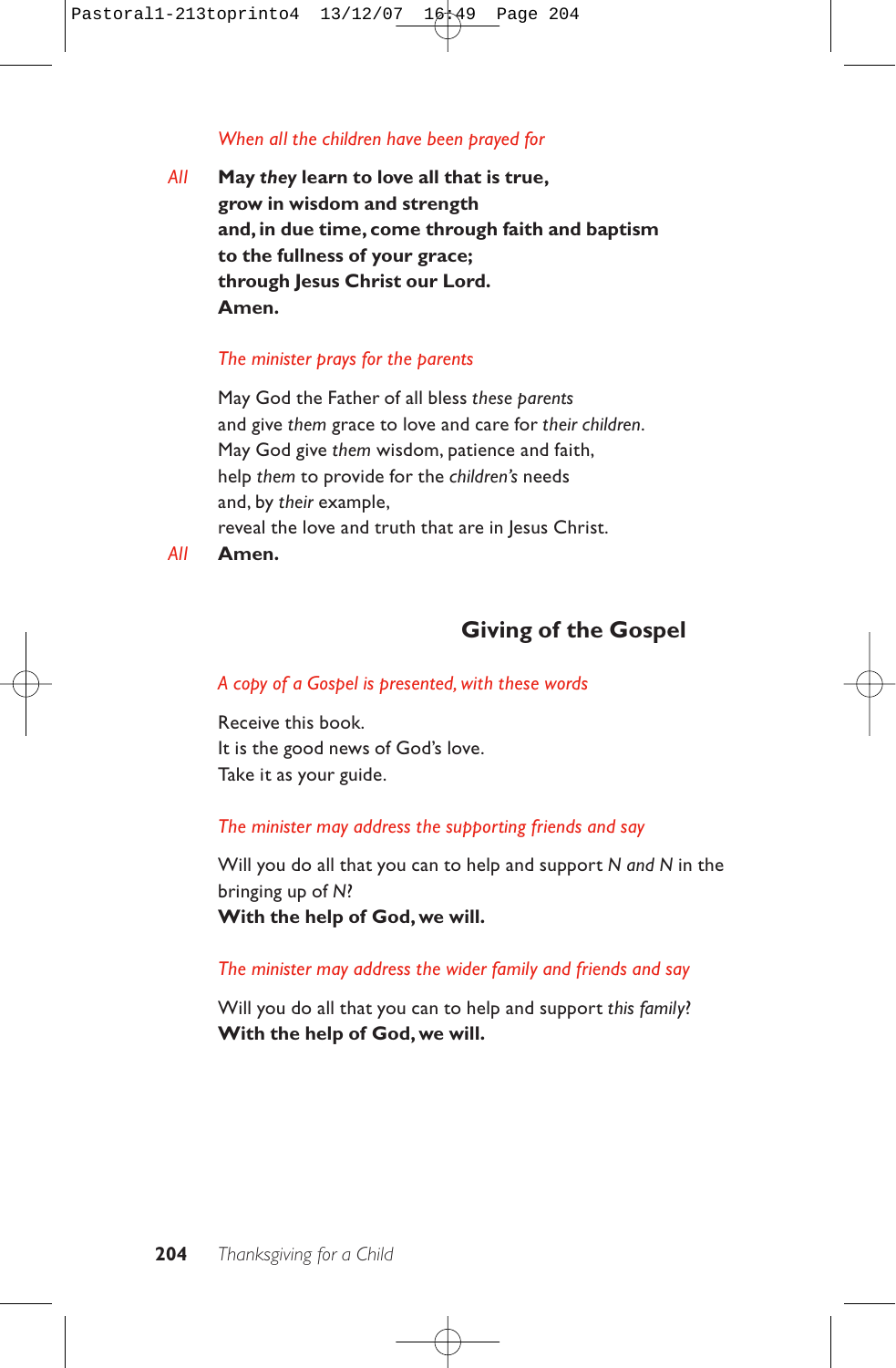### *This prayer may be said by the parents or by the whole congregation*

*All* **God our creator, we thank you for the gift of** *these children***, entrusted to our care. May we be patient and understanding, ready to guide and to forgive, so that through our love** *they* **may come to know your love; through Jesus Christ our Lord. Amen.**

> *The minister may say additional prayers (see pages 208–211), ending with the Lord's Prayer.*

Jesus taught us to call God our Father, and so in faith and trust we say

*All* **Our Father in heaven, hallowed be your name, your kingdom come, your will be done, on earth as in heaven. Give us today our daily bread. Forgive us our sins as we forgive those who sin against us. Lead us not into temptation but deliver us from evil. For the kingdom, the power, and the glory are yours now and for ever. Amen.**

*(or)*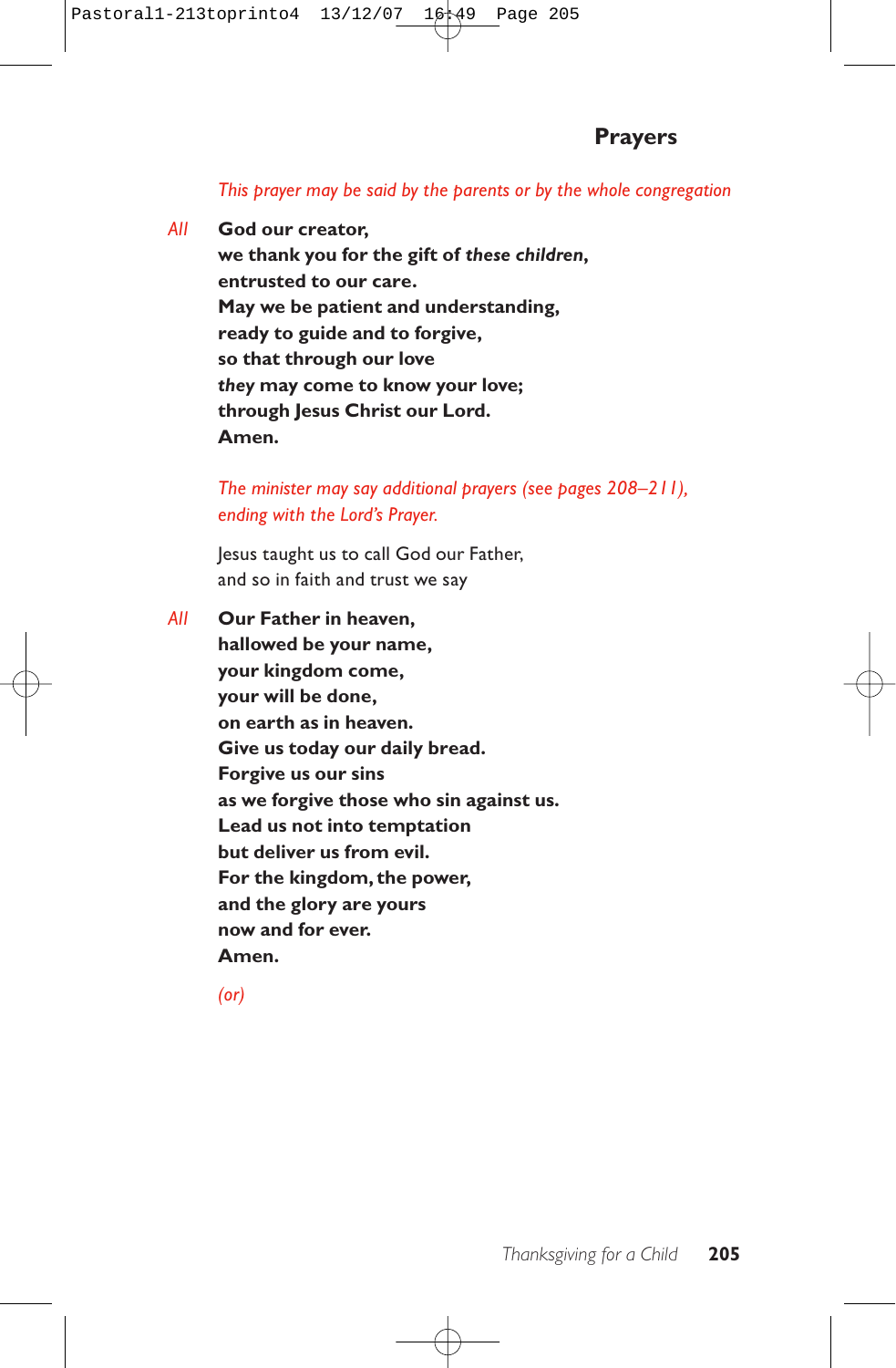Jesus taught us to call God our Father, and so we have the courage to say

*All* **Our Father, who art in heaven, hallowed be thy name; thy kingdom come; thy will be done; on earth as it is in heaven. Give us this day our daily bread. And forgive us our trespasses, as we forgive those who trespass against us. And lead us not into temptation; but deliver us from evil. For thine is the kingdom, the power and the glory, for ever and ever. Amen.**

## **Ending**

### *The minister says one of these or another suitable blessing*

The love of the Lord Jesus draw *you* to himself, the power of the Lord Jesus strengthen *you* in his service, the joy of the Lord Jesus fill *your* hearts; and the blessing of God almighty, the Father, the Son, and the Holy Spirit, be among *you* and remain with *you* always.

*All* **Amen.**

### *(or)*

The Lord bless *you* and watch over *you*, the Lord make his face shine upon *you* and be gracious to *you*, the Lord look kindly on *you* and give *you* peace; and the blessing of God almighty, the Father, the Son, and the Holy Spirit, be among *you* and remain with *you* always.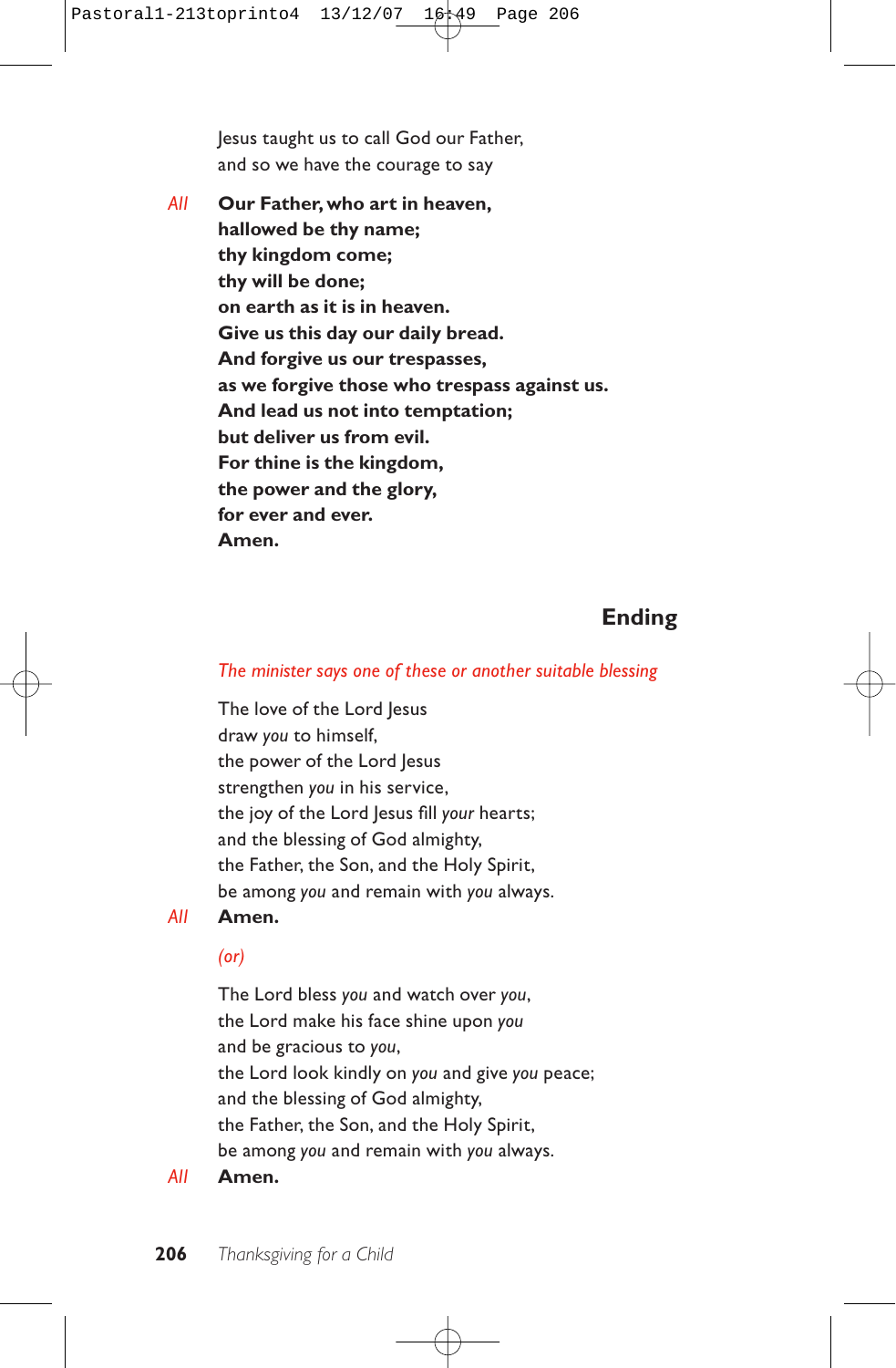## **Supplementary Texts**

## **Liturgical Greetings**

In the name of Jesus who was born to be our Saviour, Christ the Lord, we welcome you. Grace, mercy and peace be with you

*All* **and also with you.**

*(or)*

The grace of our Lord Jesus Christ, the love of God and the fellowship of the Holy Spirit be with you

*All* **and also with you.**

*(or)*

The Lord be with you

*All* **and also with you.**

## **Bible Readings**

*One of these, or another suitable passage from the Bible, is read.*

Exodus 20.12 Isaiah 9.2,6-7 Psalm 20 Psalm 128 Psalm 139.7-18 Matthew 1.18-25 Matthew 7.24-27 Matthew 18.1-5 Matthew 18.10-14 Mark 10.13-16 Luke 1.39-45 Luke 2.22-24 Luke 2.33-40 John 1.9-14 Ephesians 3.14-21 Ephesians 6.1-4 1 John 2.12-14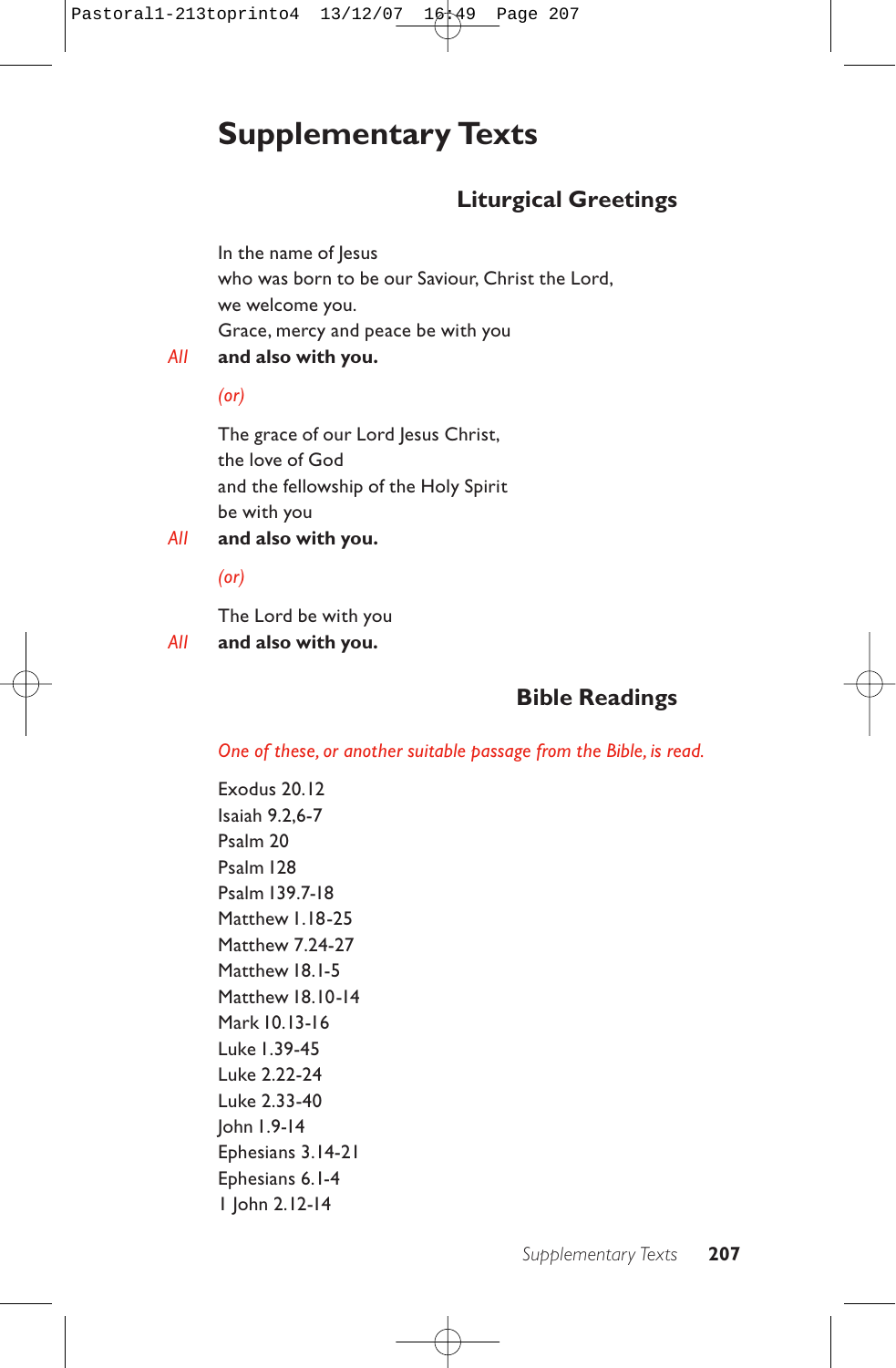*Additional prayers may include the following or other suitable prayers.*

### **1 For the child/children**

God our Father, we pray for *this child* that in due time *he/she* may be received by baptism into the family of your Church, and become *an inheritor* of your kingdom; through Jesus Christ our Lord.

### *All* **Amen.**

### **For the home and family**

**2** Heavenly Father, whose blessed Son shared at Nazareth the life of an earthly home: bless the home of *this child*, and help all the family to live together in your love. Teach them to serve you and each other, and make them always ready to show your love to those in need; for the sake of Jesus Christ our Lord.

### *All* **Amen.**

**3** Father in heaven, bless these parents, that they may cherish their *child*; make them wise and understanding, to help *him/her* as *he/she* grows, and surround this family with the light of your truth and the warmth of your love; through Jesus Christ our Lord.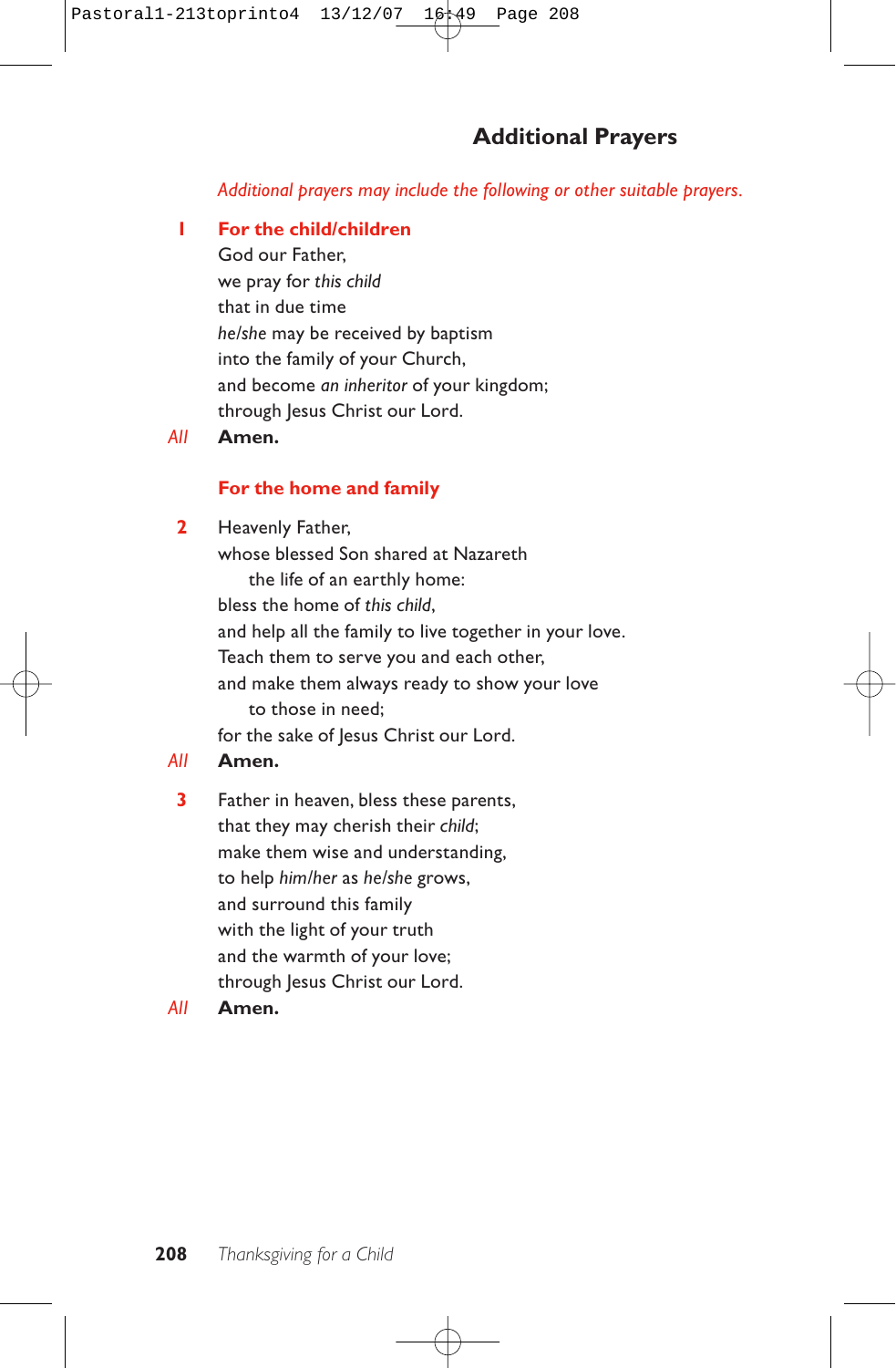**4** God our Father, we pray to you for all who have the care of *this child*. Guide them with your Holy Spirit, that they may bring *him/her* up in the ways of truth and love. Through their care enable *him/her* to grow in grace and become daily more like your Son, our Saviour Jesus Christ.

*All* **Amen.**

### **5 For the father**

Heavenly Father, you entrusted your Son Jesus, the child of Mary, to the care of Joseph, an earthly father. Bless *N* [*this man*] as he cares for his family. Give him strength and wisdom, tenderness and patience; support him in the work he has to do, protecting those who look to him, as we look to you for love and salvation, through Jesus Christ our rock and defender.

*All* **Amen.**

### **6 For grandparents and other relatives**

Father God, from whom every family in earth and heaven is named, we thank you for the rich variety of the families you have created for us, and for the relationships which we see and enjoy within them. Help us to respect and learn from each other, that we may come to maturity in Christ Jesus our Lord.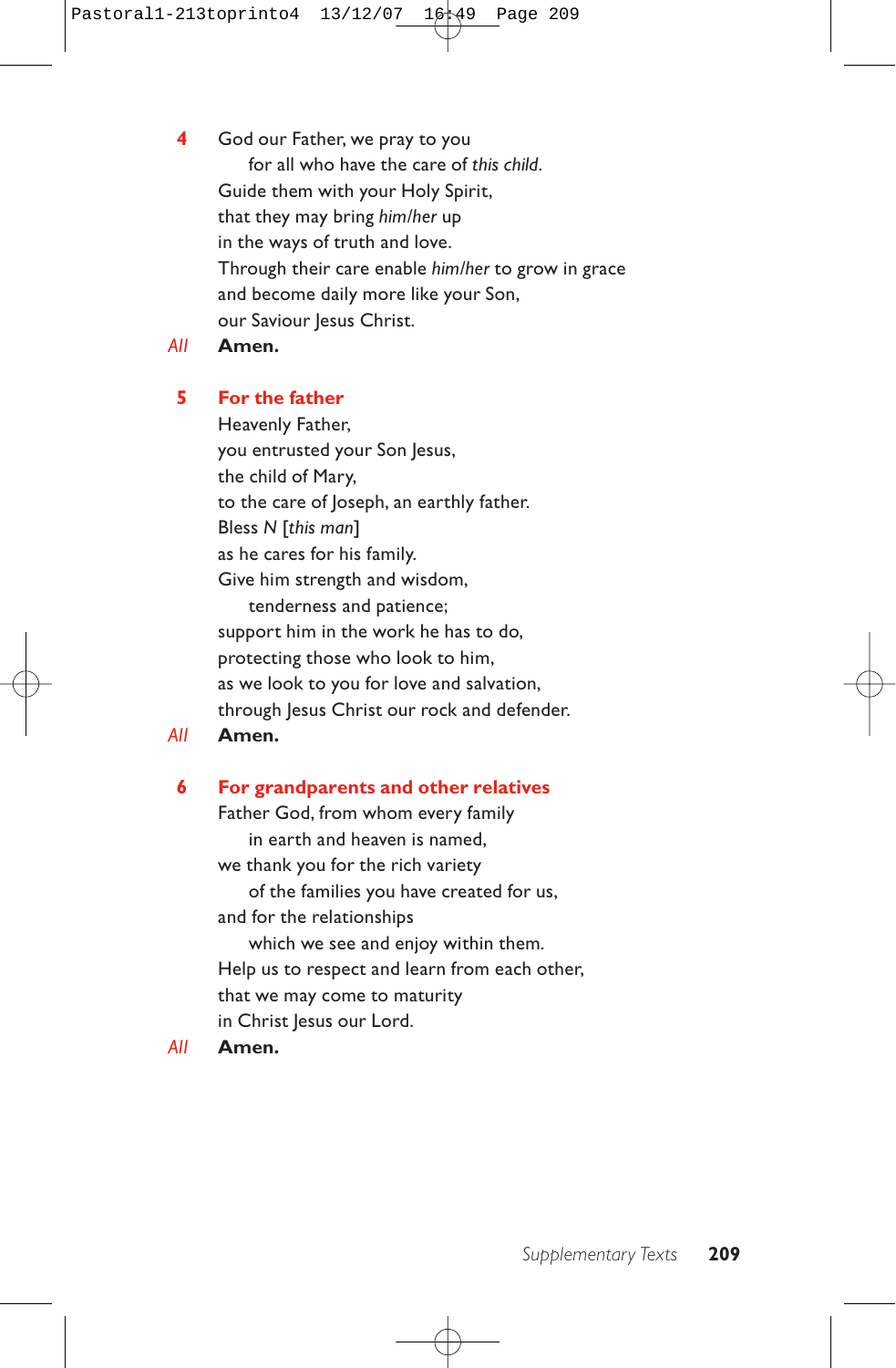### **7 For brothers and sisters**

Living God,

we pray for *N's brothers and sisters* and for all whose lives will be changed by *his/her* arrival; grant them friendship and love that their home may be an image of your kingdom; through Jesus Christ our Lord.

*All* **Amen.**

### **8 After a difficult birth**

Loving Father, you have turned pain into joy by the birth of *N* [*this child*]*.* May *N* [*this mother*], remembering no longer her anguish, trust you in all things. As she asks for all she would receive, may she discover that in you her joy is complete; through Jesus your Son.

### *All* **Amen.**

### **9 For health workers**

Father almighty, we give you thanks for all concerned with the care of *N* [*this mother*] and the safe birth of *N* [*her child*]*.* We pray for the doctors and nurses, midwives and health visitors, and all who will support the health and welfare of this family in the coming years. May they be filled with your love, moved by your compassion and supported by your presence. We ask this in Jesus' name.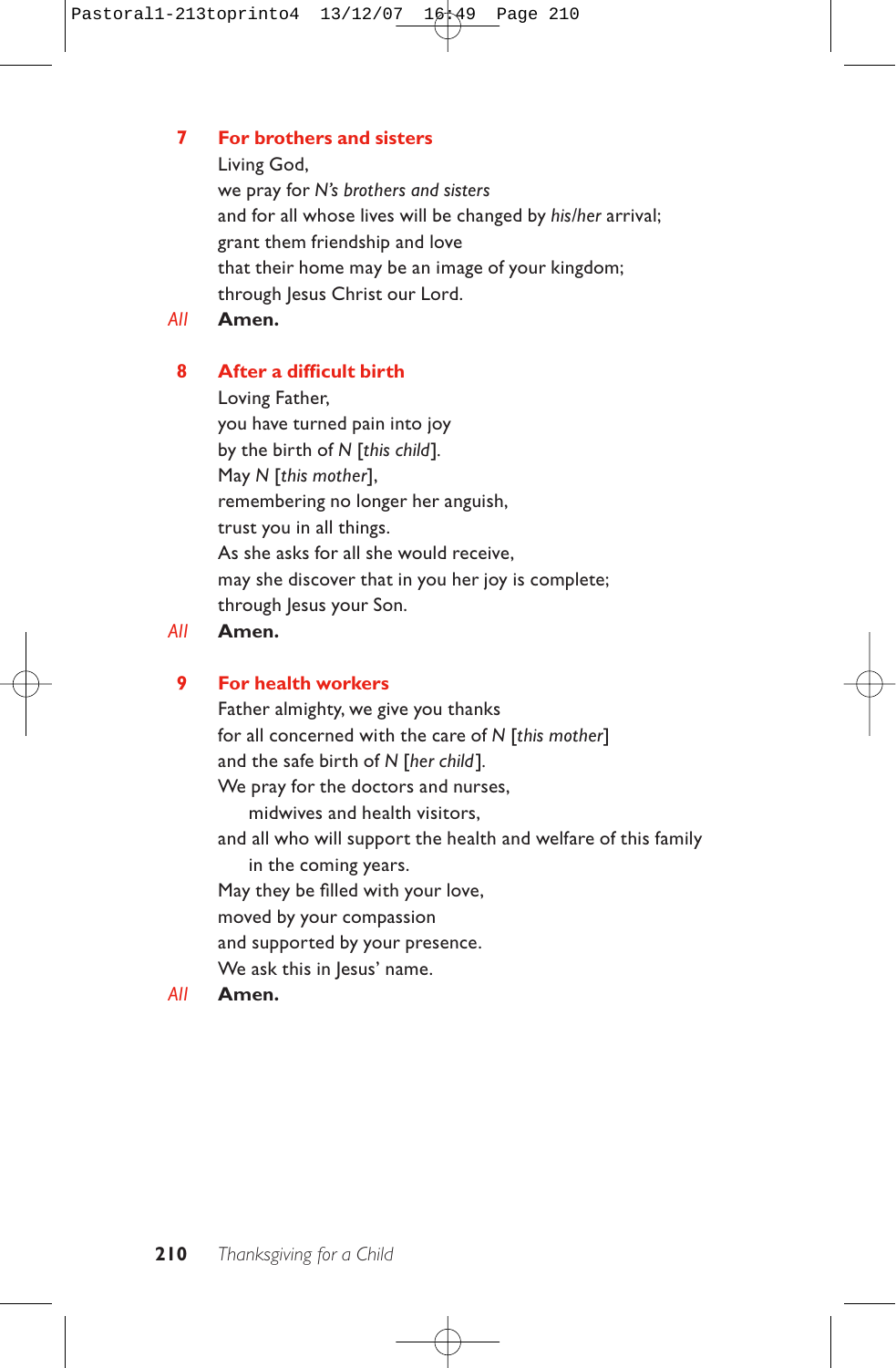### **10 When a child is adopted**

### O God of love,

you have made us your children by adoption and grace; as *N* becomes a member of this family bind them together by your grace, and give them wisdom, joy and faith, that together they may grow into your love and serve your purposes of peace; through Jesus Christ our Lord.

*All* **Amen.**

### **11 For the birth parents of an adopted child**

Heavenly Father, rich in goodness and mercy, look with your love on *N's* natural father and mother. Keep them in your good care and grant them peace; through Jesus Christ our Lord.

*All* **Amen.**

### **12 When a child has special needs**

Living God, creator of us all, we thank you for entrusting *N* into the special care of *N and N*. Give them and all who surround them wisdom and understanding, courage and patience; give them grace to put aside fear and anxiety and to fulfil your purposes; fill their hearts with your unfailing love, that *N* may grow up secure in giving and receiving love and in the enjoyment of your presence, to enrich our lives and the lives of others in ways beyond our imagining, in Jesus Christ our Lord.